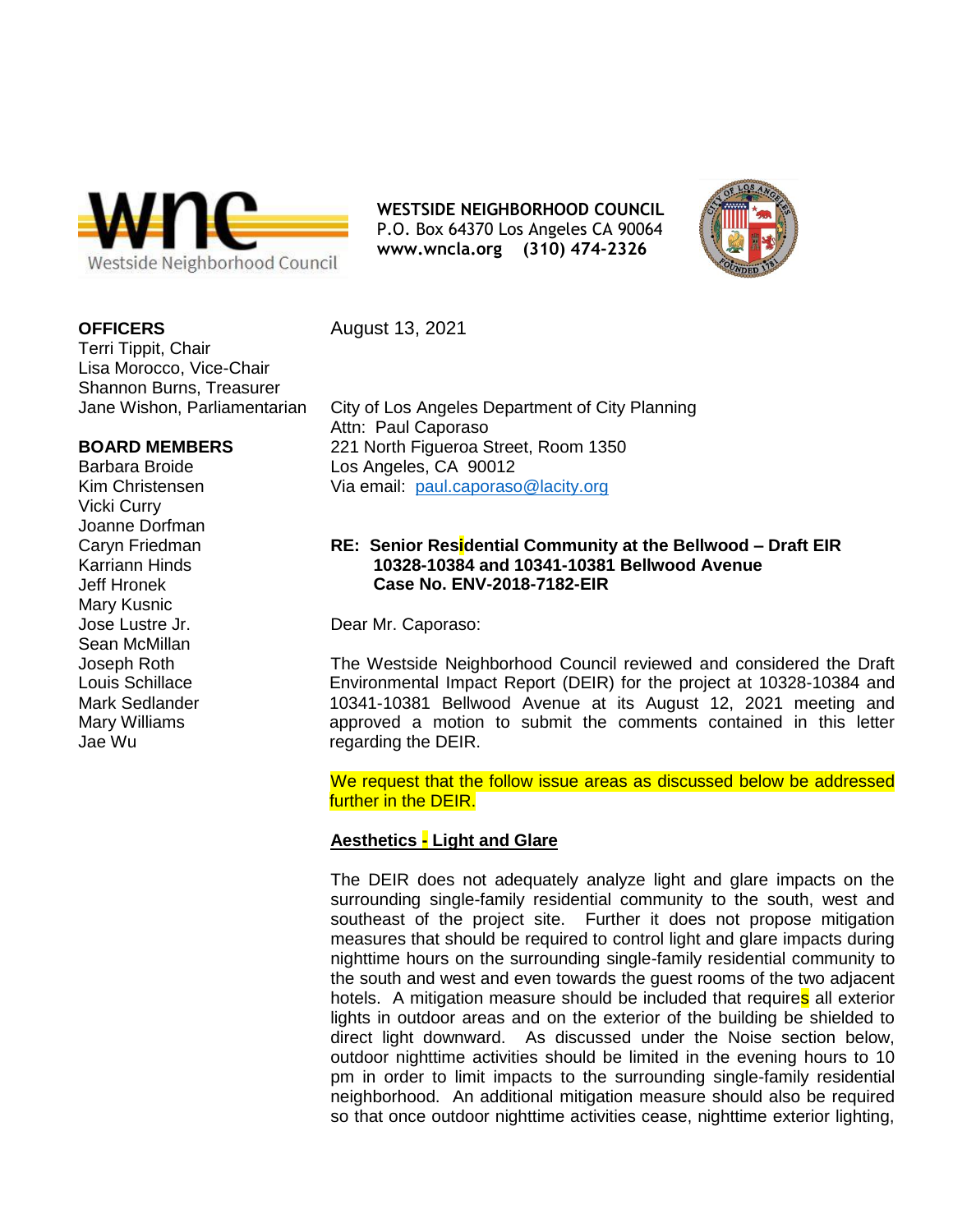particularly on the upper terraces and outdoor plazas  $(3^{rd}, 4^{th}, 5^{th}, 6^{th})$ levels), should be limited to the use of ground level bollards (maximum 2 feet in height) for wayfinding and safety purposes.

#### **Noise and Air Quality Impacts**

Although Project Design Feature NOI-PDF-5 regarding outdoor amplified sound systems is provided to limit the decibel level of the outdoor amplified sound based upon a particular distance from the sound, it does not address that the impact of the sound could be further mitigated by limiting the hours when outdoor amplified sound systems can be used. A mitigation measure should be required to prohibit outdoor amplified sound between the hours of 10 pm and 8 am daily to further reduce impacts to the existing surrounding residential neighborhood.

Rooftop equipment is not addressed in the DEIR and a roof plan is not provided as part of the project plans and must be provided and addressed. Rooftop equipment appears to be shown on a conceptual rendering (DEIR Figure II-12) on the roof in the  $5<sup>th</sup>$  level terrace on the east wing and on the 6<sup>th</sup> floor rooftop in the middle wing that are closer to the southern property line than is necessary. All rooftop mechanical equipment (air conditioning units, etc.) should be located as far away from the southern property line as possible and as close to the Bellwood Avenue side of the building to minimize noise impacts. This should be required as mitigation of noise impacts on the single-family residential neighborhood in addition to noise buffering materials and screening of the equipment in addition to Project Design Feature NOI-PDF2.

In order to minimize construction noise as well as air quality impacts, mitigation measures should be added to the DEIR to prohibit idling of construction equipment not in use. Additionally, sound blankets should be required with equipment to muffle and minimize noise impacts. Further, appropriate mitigation measures should be added that prohibit construction trucks from using local residential streets, or waiting and idling on local residential streets.

# **Population and Housing**

The DEIR analysis in the Population and Housing Chapter asserts that the impact regarding the displacement of the existing 112 housing units with an estimated 252 residents is less than significant. We believe that the analysis needs to be revised and that the impact is not less than significant. Furthermore, we believe that the impact of displacing the current residents should require mitigation for additional relocation assistance above and beyond the requirement of the RSO and Ellis Act requirements. The existing units are studio and 1 bedroom units approximately 275 to 375 square feet in size. These units are not age restricted and serve the general population.

Part of the DEIR assertion is based upon the project population of 192 eldercare units/guest rooms for seniors over age 62 who will occupy the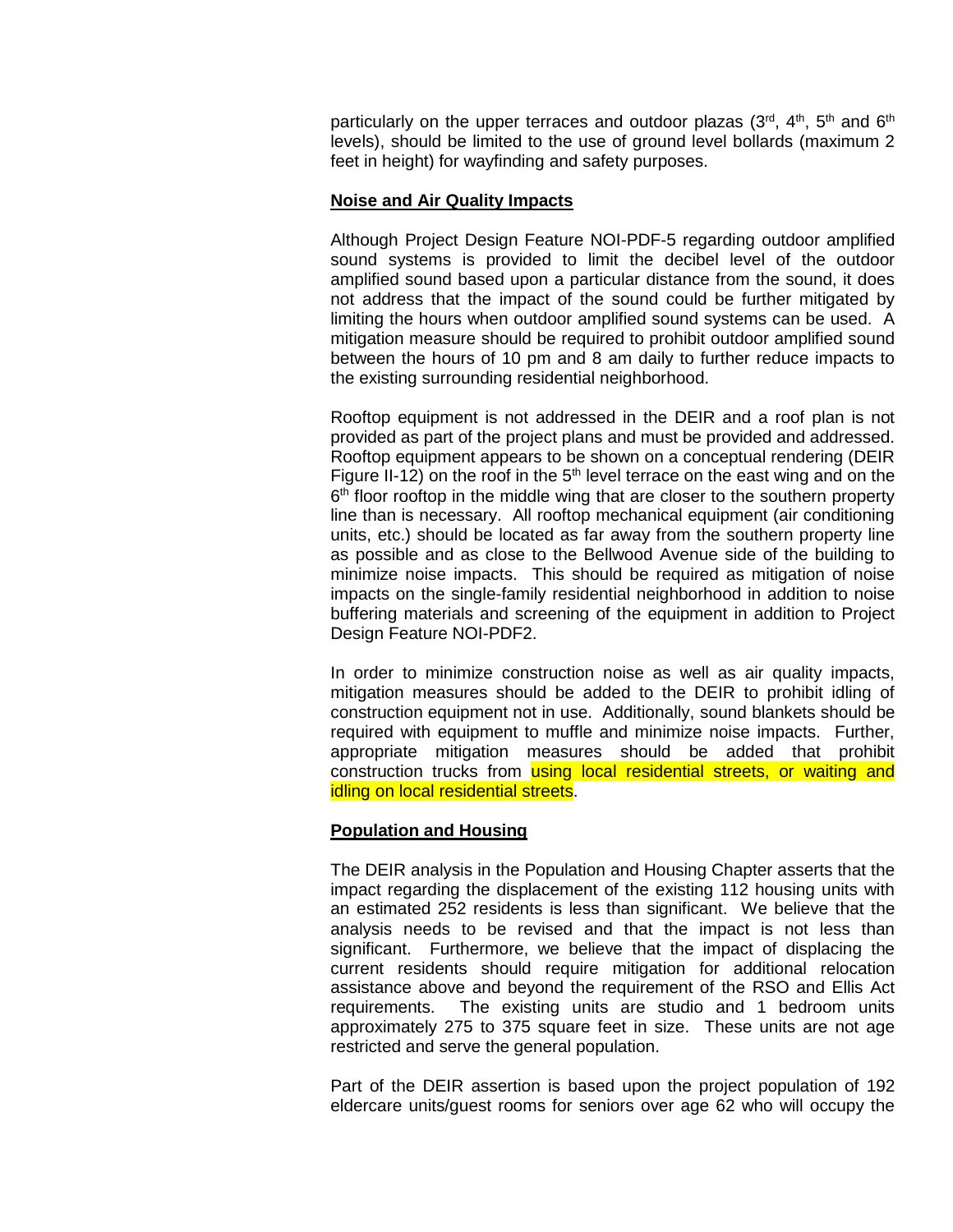proposed eldercare facility for the site would have a greater number of housing units/guest rooms and occupants. The DEIR also makes the assumption that the seniors that move into the proposed eldercare facility would free up other housing. This assumption that seniors moving into the eldercare facility would free up housing for the existing multi-family residential housing on-site is not necessarily true and needs to be reevaluated. First of all, many of these seniors may already live with other family members particularly if they are moving into assisted living or memory care facilities that would not free up any housing. Secondly, while the eldercare facility would provide a much needed service for seniors, it does not equate in any way with replacing housing for the general population, particularly not affordable housing.

# **Land Use**

As discussed above in the Population and Housing section of this letter, the provision of 192 eldercare housing units does not offset the impact of displacing the residents of 112 non-age restricted housing units for the general population. Therefore, this project does not meet Objective 1-4 to "Ensure new housing minimizes displacement of residents" unless additional mitigation is required to assist in the relocation of the existing residents who reside in the existing 112 housing units on site. Additionally, this project does not comply with Policy 1.4-2 "To promote adequate and affordable housing and increase its accessibility to meet a segment of the population especially students and senior citizens." unless the project proposes to limit some of the eldercare units to meet Los Angeles County housing affordability criteria. This should be considered if possible and discussed in the DEIR.

# **Alternatives Analysis**

The alternatives analysis **should provide** a more detailed discussion and analysis of a reduced eldercare project alternative. The DEIR discarded a reduced size development project as infeasible because construction noise and vibration impacts would not be reduced to less than significant, however, it does not discuss any differences in operational impacts of a reduced size eldercare project that would still provide senior housing.

Additionally, the "Attachment C Eldercare Facility Unified Permit Process Additional Information/Findings" does not adequately discuss the feasibility of a reduced size project. Page 4 of Attachment C states that the allowable FAR for the Property of 2.35:1 "poses a significant practical difficulty and an unnecessary hardship by limiting development to approximately 213,181 square feet", however it does not provide a detailed explanation as to why a 213,181 square-foot size project creates a hardship. We believe a more detailed explanation should be provided with supporting documentation as to the infeasibility.

We appreciate consideration of the comments raised and a response to questions raised in this letter. This letter does not indicate support of or opposition to the Project. It is focused exclusively on the sufficiency of the